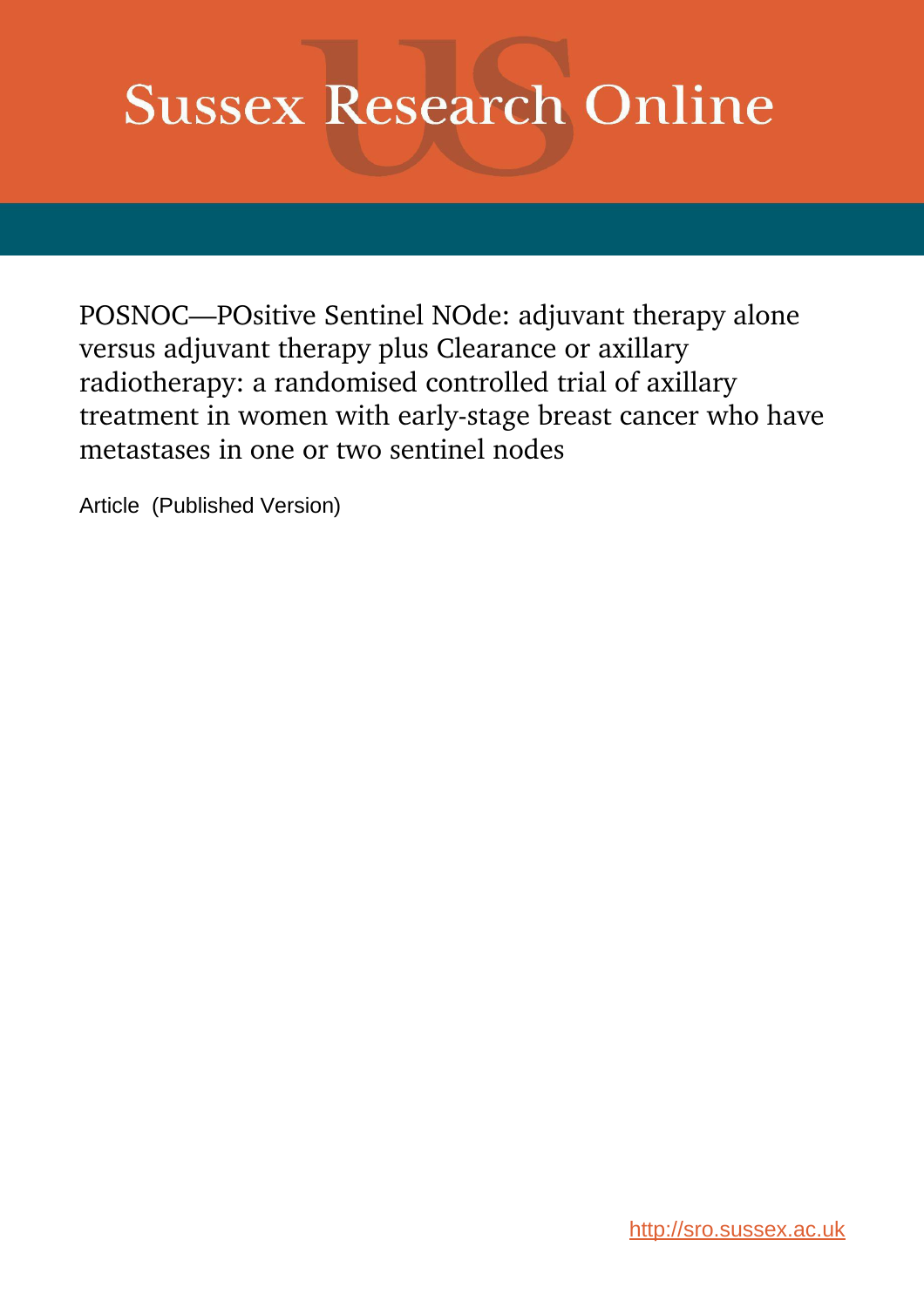Goyal, Amit, Mann, G Bruce, Fallowfield, Lesley, Duley, Lelia, Reed, Malcolm, Dodwell, David, Coleman, Robert E, Fakis, Apostolos, Newcombe, Robert, Jenkins, Valerie, Whitham, Diane, Childs, Margaret, Whynes, David, Keeley, Vaughan, Monson, Kathryn et al. (2021) POSNOC— POsitive Sentinel NOde: adjuvant therapy alone versus adjuvant therapy plus Clearance or axillary radiotherapy: a randomised controlled trial of axillary treatment in women with early-stage breast cancer who have metastases in one or two sentinel nodes. BMJ Open, 11 (12). a054365 1-8. ISSN 2044-6055

This version is available from Sussex Research Online: http://sro.sussex.ac.uk/id/eprint/103272/

This document is made available in accordance with publisher policies and may differ from the published version or from the version of record. If you wish to cite this item you are advised to consult the publisher's version. Please see the URL above for details on accessing the published version.

#### **Copyright and reuse:**

Sussex Research Online is a digital repository of the research output of the University.

Copyright and all moral rights to the version of the paper presented here belong to the individual author(s) and/or other copyright owners. To the extent reasonable and practicable, the material made available in SRO has been checked for eligibility before being made available.

Copies of full text items generally can be reproduced, displayed or performed and given to third parties in any format or medium for personal research or study, educational, or not-for-profit purposes without prior permission or charge, provided that the authors, title and full bibliographic details are credited, a hyperlink and/or URL is given for the original metadata page and the content is not changed in any way.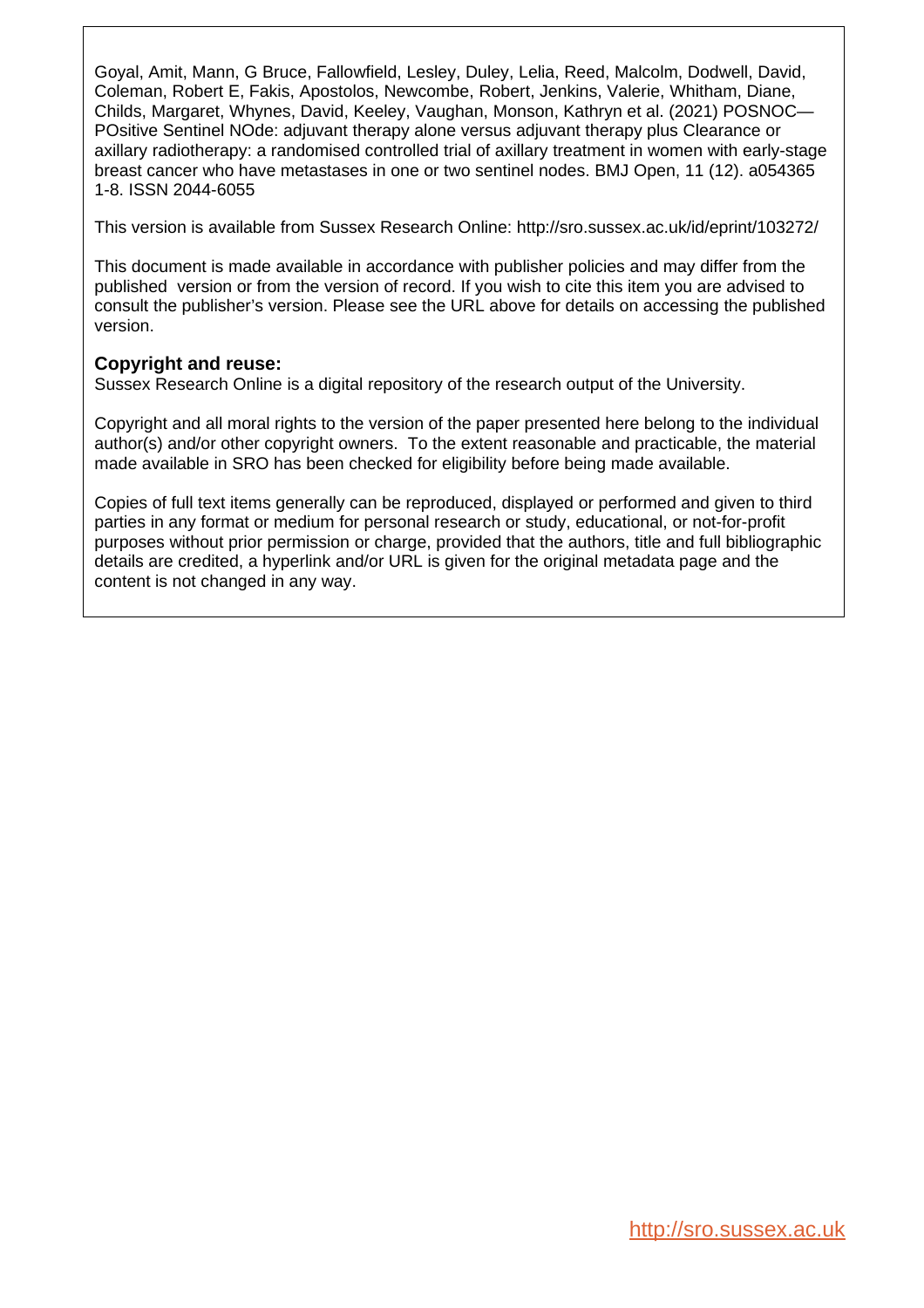## **BMJ Open POSNOC-POsitive Sentinel NOde: adjuvant therapy alone versus adjuvant therapy plus Clearance or axillary radiotherapy: a randomised controlled trial of axillary treatment in women with early-stage breast cancer who have metastases in one or two sentinel nodes**

Amit Goyal  $\bigcirc$ , <sup>1</sup> G Bruce Mann,<sup>2,3</sup> Lesley Fallowfield, <sup>4</sup> Lelia Duley, 5 Malcolm Reed, 6 David Dodwell,<sup>7</sup> Robert E Coleman,<sup>8</sup> Apostolos Fakis,<sup>9</sup> Robert Newcombe,<sup>10</sup> Valerie Jenkins,<sup>4</sup> Diane Whitham,<sup>5</sup> Margaret Childs,<sup>5</sup> David Whynes,<sup>11</sup> Vaughan Keeley, $^{12}$  lan Ellis, $^{13}$  Patricia Fairbrother, $^{14}$  Shabina Sadiq, $^5$ Kathryn Monson,<sup>4</sup> Alan Montgomery,<sup>5</sup> Wei Tan,<sup>5</sup> Luke Vale,<sup>15</sup> Tara Homer,<sup>15</sup> HeathBadger,<sup>3</sup> Rachel Helen Haines (D, <sup>5</sup> Mickey Lewis, 5 Daniel Megias, <sup>16</sup> Zohal Nabi,<sup>16</sup> Preetinder Singh,<sup>16</sup> Andrei Caraman,<sup>16</sup> Elizabeth Miles,<sup>16</sup> on behalf of the POSNOC Trialists

#### ABSTRACT

**To cite:** Goyal A, Mann GB, Fallowfield L, *et al*. POSNOC— POsitive Sentinel NOde: adjuvant therapy alone versus adjuvant therapy plus Clearance or axillary radiotherapy: a randomised controlled trial of axillary treatment in women with early-stage breast cancer who have metastases in one or two sentinel nodes. *BMJ Open* 2021;11:e054365. doi:10.1136/ bmjopen-2021-054365

► Prepublication history for this paper is available online. To view these files, please visit the journal online [\(http://dx.doi.](http://dx.doi.org/10.1136/bmjopen-2021-054365) [org/10.1136/bmjopen-2021-](http://dx.doi.org/10.1136/bmjopen-2021-054365) [054365\)](http://dx.doi.org/10.1136/bmjopen-2021-054365).

Received 09 June 2021 Accepted 03 November 2021

Check for updates

© Author(s) (or their employer(s)) 2021. Re-use permitted under CC BY. Published by BMJ.

For numbered affiliations see end of article.

Correspondence to

Associate Professor Amit Goyal; amit.goyal@nhs.net

Introduction ACOSOG-Z0011(Z11) trial showed that axillary node clearance (ANC) may be omitted in women with ≤2 positive nodes undergoing breast conserving surgery (BCS) and whole breast radiotherapy (RT). A confirmatory study is needed to clarify the role of axillary treatment in women with ≤2 macrometastases undergoing BCS and groups that were not included in Z11 for example, mastectomy and those with microscopic extranodal invasion. The primary objective of POsitive Sentinel NOde: adjuvant therapy alone versus adjuvant therapy plus Clearance or axillary radiotherapy (POSNOC) is to evaluate whether for women with breast cancer and 1 or 2 macrometastases, adjuvant therapy alone is non-inferior to adjuvant therapy plus axillary treatment, in terms of 5-year axillary recurrence.

Methods and analysis POSNOC is a pragmatic, multicentre, non-inferiority, international trial with participants randomised in a 1:1 ratio. Women are eligible if they have T1/T2, unifocal or multifocal invasive breast cancer, and 1 or 2 macrometastases at sentinel node biopsy, with or without extranodal extension. In the intervention group women receive adjuvant therapy alone, in the standard care group they receive ANC or axillary RT. In both groups women receive adjuvant therapy, according to local guidelines. This includes systemic therapy and, if indicated, RT to breast or chest wall. The UK Radiotherapy Trials Quality Assurance Group manages the in-built radiotherapy quality assurance programme. Primary endpoint is 5-year axillary recurrence. Secondary outcomes are arm morbidity assessed by Lymphoedema and Breast Cancer Questionnaire and QuickDASH questionnaires; quality of life and anxiety as assessed with

#### Strengths and limitations of this study

- ► POsitive Sentinel NOde: adjuvant therapy alone versus adjuvant therapy plus Clearance or axillary radiotherapy (POSNOC) includes women undergoing mastectomy and those with extranodal invasion
- ► Only women with 1 or 2 macrometastases are eligible for randomisation.
- ► POSNOC has an in-built radiotherapy quality assurance programme co-ordinated by the UK Radiotherapy Trials Quality Assurance Group.
- POSNOC is an international trial-UK, Australia and New Zealand.

FACT B+4 and State/Trait Anxiety Inventory questionnaires, respectively; other oncological outcomes; economic evaluation using EQ-5D-5L. Target sample size is 1900. Primary analysis is per protocol. Recruitment started on 1 August 2014 and as of 9 June 2021, 1866 participants have been randomised.

Ethics and dissemination Protocol was approved by the National Research Ethics Service Committee East Midlands— Nottingham 2 (REC reference: 13/EM/0459). Results will be submitted for publication in peer-reviewed journals. Trial registration number [ISRCTN54765244;](ISRCTN54765244) [NCT0240168](NCT02401685)Cite Now

#### INTRODUCTION

Currently, women with early breast cancer and 1 or 2 macrometastases in sentinel lymph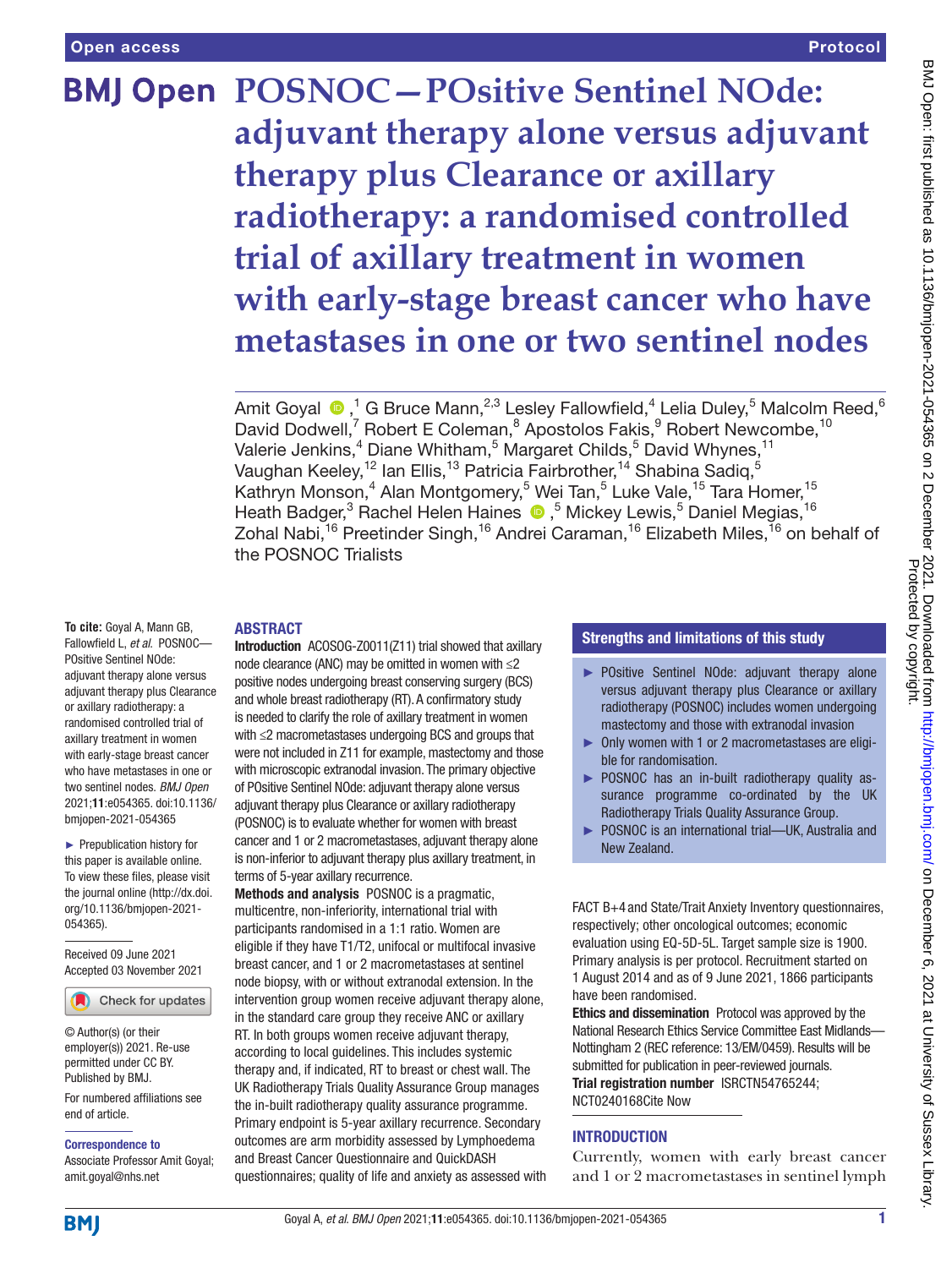nodes (SNs) generally undergo some form of axillary treatment, either surgical axillary node clearance (ANC) or radiotherapy to the axilla (ART). The use of axillary treatment is based on the assumption that it reduces the risk of axillary recurrence and might improve survival. However, axillary treatment damages lymphatic drainage from the arm and women can subsequently develop lymphoedema, restricted shoulder movement, pain, numbness, and other sensory problems. These adverse effects interfere with daily activities, are distressing, impair quality of life (QoL) and are costly to the NHS (National Health Service) in terms of rehabilitative treatments, as they are often permanent and symptom relief is difficult.

Axillary treatment may no longer be necessary for this group of women, as they usually have a low axillary tumour burden and current systemic therapy is effective at preventing breast and axillary recurrence.<sup>[1](#page-8-0)</sup> Also, sentinel node biopsy has already removed the lymph nodes most likely to have metastasis.<sup>2</sup> Moreover, when adjuvant therapy includes radiotherapy (RT) to the breast or chest wall, the lower axilla may be treated as it is often included in the tangential irradiation field, and some lower level axillary nodes may be removed at mastectomy.<sup>[3](#page-8-2)</sup>

This hypothesis is supported by the  $Z11$  trial<sup>4</sup> that showed that ANC may be omitted in women with ≤2 positive nodes undergoing breast conserving surgery (BCS) and receiving whole breast RT. Axillary recurrence was low, and there were no clear differences between the two groups (ANC  $0.5\%$  vs no ANC  $0.9\%$ ) at 6.3 years. Z11 has not had the desired impact on change of clinical practice because of several limitations. The study did not meet its recruitment goal, approximately 40% of participants had micrometastases, many were lost to follow-up (19.4%), and there was a lack of radiation therapy quality assurance. Most US radiation oncologists continue to treat the undissected axilla in women with micro or macro metas-tases with ART.<sup>[5](#page-8-4)</sup> Therefore, it appears that clinicians in the US are interpreting Z11 in line with AMAROS (After Mapping of the Axilla: Radiotherapy Or Surgery?) study which showed that ART is a less morbid alterative to axillary lymph node dissection in women with low volume nodal disease<sup>[6](#page-8-5)</sup> rather than omitting axillary treatment. Furthermore, the results are not applicable to subgroups that were not included such as those with mastectomy and microscopic extranodal invasion.

#### **OBJECTIVE**

The primary objective of the POsitive Sentinel NOde: adjuvant therapy alone versus adjuvant therapy plus Clearance or axillary radiotherapy (POSNOC) trial is to evaluate whether, for women with early breast cancer and one or two nodes with macrometastases, adjuvant therapy alone is non-inferior to adjuvant therapy plus axillary treatment (ANC or ART), in terms of 5-year axillary recurrence.



<span id="page-3-0"></span>Figure 1 Trial flow chart. ANC, axillary node clearance; ART axillary radiotherapy; FACT B+4, Functional Assessment of Cancer Therapy—Breast +4; STAI, State/Trait Anxiety Inventory; LBCQ, Lymphoedema and Breast Cancer Questionnaire; QuickDASH, disabilities of the arm, shoulder and hand questionnaire.

#### METHODS AND ANALYSIS

#### **Design**

POSNOC is a pragmatic randomised, multicentre, noninferiority, international (UK, Australia, New Zealand) trial. Target sample size is 1900 participants, with 5-year follow-up. Flow of participants through the trial is summarised in [figure](#page-3-0) 1.

#### Randomisation

Participants are allocated via a secure internet-based system, using minimisation that is weighted toward minimising imbalance between trial arms with probability 0.8. Allocation is stratified by recruiting site and minimised by the following variables: age  $\langle$  <50,  $\geq$ 50 years); type of breast surgery (BCS, mastectomy); oestrogen receptor status (ER) (positive, negative); number of positive nodes (1, 2); intraoperative sentinel assessment using OSNA (One-step nucleic acid amplification) (yes, no).

#### Target population

Women with unifocal or multifocal invasive breast cancer with the largest lesion  $\leq$ 5 cm, who have 1 or 2 sentinel nodes with macrometastases (>2mm), with or without extranodal invasion.

Women are usually screened for eligibility after their initial breast surgery and sentinel node biopsy. In hospitals where sentinel node histology is assessed intra-operatively, women are asked to give their consent preoperatively and then randomised intra-operatively if their sentinel nodes are found to be positive.

႕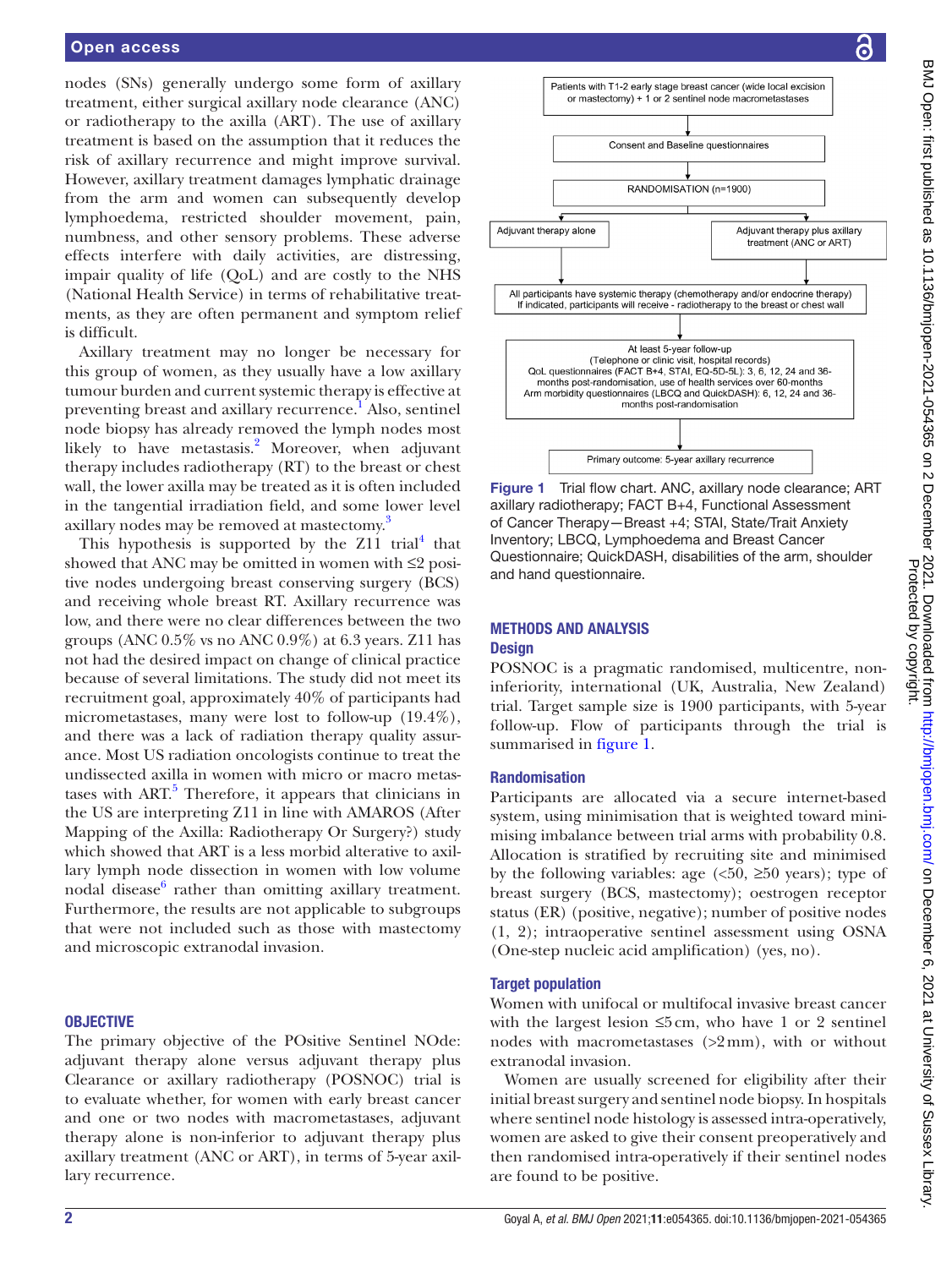#### Inclusion criteria

Women are eligible for inclusion if all of the following criteria apply:

- ► 18 years or older.
- ► Unifocal or multifocal invasive tumour ≤5cm in its largest dimension, measured pathologically or largest invasive tumour diameter on radiology for women who are randomised intra-operatively or who undergo sentinel node biopsy before neoadjuvant therapy (tumour size is based only on the single largest tumour).
- ► At sentinel node biopsy have 1 or 2 nodes with macrometastases (tumour deposit >2.0mm in largest dimension or defined as macrometastases on molecular assay).
- ► Fit for axillary treatment and adjuvant therapy.
- ► Have given informed consent.

#### Exclusion criteria

Women are excluded if they have any of the following:

- ► bilateral invasive breast cancer,
- more than 2 nodes with macrometastases,
- neoadjuvant therapy for breast cancer except
	- if sentinel node biopsy performed prior to neoadjuvant therapy in women with early breast cancer,
	- short duration of neoadjuvant endocrine therapy (up to 3months),
- ► previous axillary surgery on the same body side as the scheduled sentinel node biopsy,
- ► not planned to receive adjuvant systemic therapy,
- ► previous cancer less than 5years previously or concomitant malignancy except
	- basal or squamous cell carcinoma of the skin,
	- in situ carcinoma of the cervix,
	- in situ melanoma,
	- contralateral or ipsilateral in situ breast cancer.

#### Trial treatment arms

All participants receive adjuvant therapy according to local guidelines. This includes chemotherapy and/or endocrine therapy for all women, and RT to breast or chest wall if indicated. Human epidermal growth factor receptor 2 targeted treatment is administered when indicated.

Trial participants are allocated to one of the following two groups:

1. Adjuvant therapy alone (intervention group)

See above for adjuvant therapy. Axillary and supraclavicular fossa RT is not allowed.

2. Adjuvant therapy plus axillary treatment (standard care group)

See above for adjuvant therapy. Axillary treatment can be ANC or axillary RT as per local guidelines.

#### **Outcomes**

#### Primary outcome

The primary outcome is 5-year axillary recurrence defined as pathologically (cytology or biopsy) and/or radiologically confirmed recurrence in lymph nodes draining the primary tumour site, i.e. nodes in the ipsilateral axilla, infraclavicular fossa, supraclavicular fossa and interpectoral area.

#### Secondary outcomes

Secondary outcomes and timepoints of assessment are summarised in [table](#page-5-0) 1.

- ► Arm morbidity assessed by (1) Lymphoedema and Breast Cancer Questionnaire<sup>7</sup>-the definition of lymphoedema is 'yes' to the two questions—'heaviness during the past year' and 'swelling now'; (2) QuickDASH questionnaire<sup>[8](#page-8-7)</sup>—shoulder, arm and hand disability is defined as a change from baseline in the QuickDASH score of at least 14 points.
- ► QoL assessed by Functional Assessment of Cancer Therapy-Breast+4 (FACT B+4) questionnaire.<sup>[9](#page-8-8)</sup> The total FACT B+4 score reflects global QoL and comprises physical (7 items), functional (7 items), social (7 items) and emotional well-being (6 items) plus the breast cancer concerns and arm morbidity scale (14 items) (total of 41 items; total score ranges from 0 to 164). The 5 item arm morbidity subscale score comprises the sum of the scores from items B3, B10, B11, B12, B13 (range 0–20) and will be analysed separately. Analyses will include the proportion of participants in the two allocated treatment groups reporting 'somewhat', 'quite a bit' and 'very much' for each of the 5 items.
- ► Anxiety assessed by using the Spielberger State/ Trait Anxiety Inventory (STAI)[.10](#page-8-9) The STAI consists of 2 questionnaires with 20 items. It assesses anxiety proneness (Trait) and the current state of anxiety or anxiety change (State). Each item is rated on a four point Likert scale. High STAI scores signify greater anxiety. The Trait anxiety is measured only once and the State at each time point.
- ► Economic outcomes will include costs to the NHS, quality-adjusted life years (QALYs) based on responses to the EQ-5D-5L, and the primary outcome, axillary recurrence. For more details, see Economic Analysis section below.
- ► Local (breast or chest wall) recurrence; defined as pathologically (cytology or biopsy) and/or radiologically confirmed recurrence after mastectomy in the skin or soft tissue of the chest wall within the anatomical area bounded by the mid-sternal line, the clavicle, the posterior axillary line and the costal margin or any type of breast carcinoma in the breast after conservation therapy.
- ► Regional (nodal) recurrence; defined as pathologically (cytology or biopsy) and/or radiologically confirmed recurrent tumour in the lymph nodes in the ipsilateral axilla, infraclavicular, supraclavicular fossa, interpectoral area or ipsilateral internal mammary chain.
- ► Distant metastasis; defined as confirmed metastasis (positive pathology and/or definitive evidence on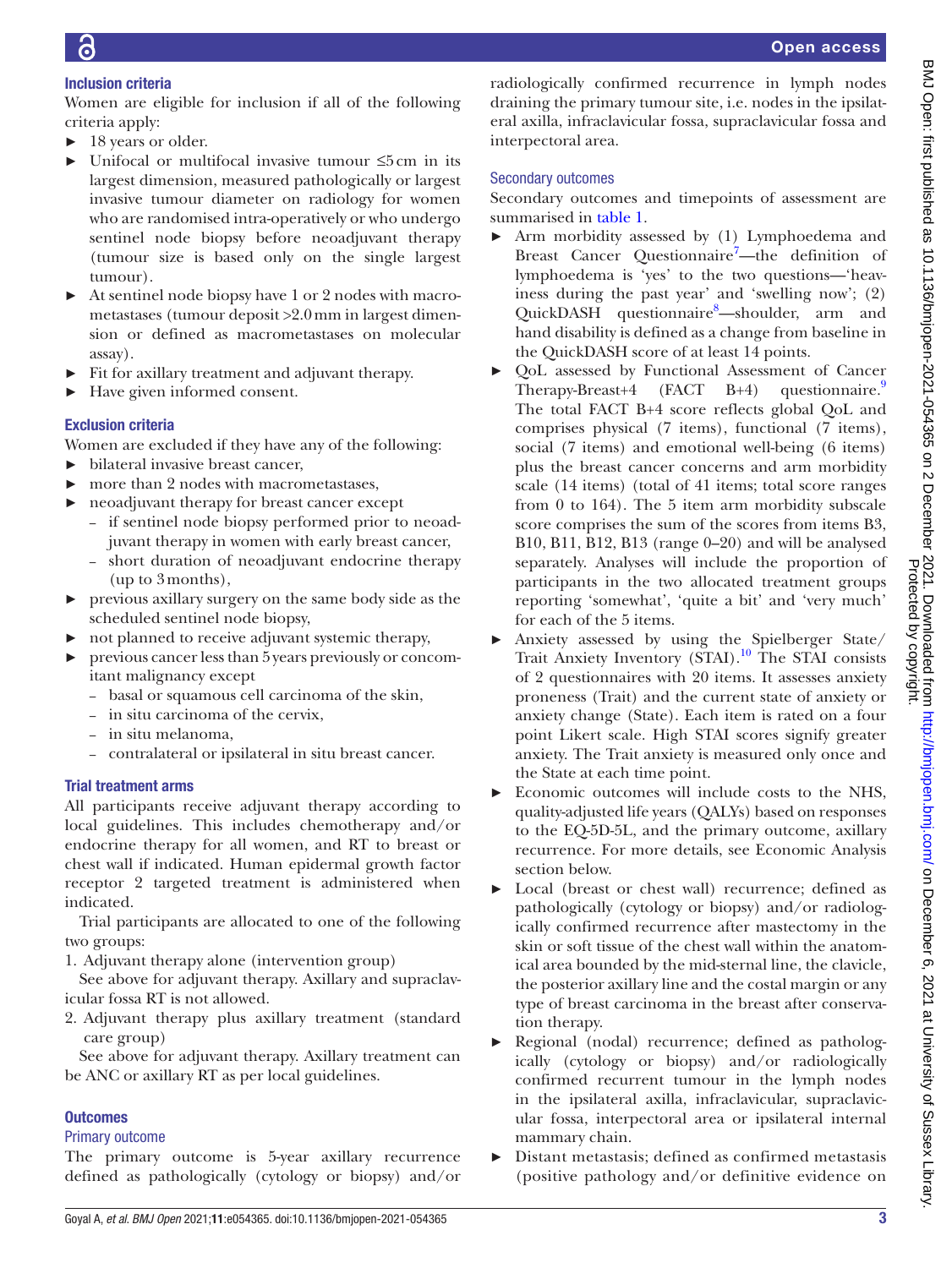<span id="page-5-0"></span>

| <b>Secondary outcome</b>                              | <b>Assessment time point (months)</b> |              |    |              |              |              |              |
|-------------------------------------------------------|---------------------------------------|--------------|----|--------------|--------------|--------------|--------------|
|                                                       | 3                                     | 6            | 12 | 24           | 36           | 48           | 60           |
| Arm morbidity                                         |                                       | X            | X  | X            | $\mathsf{X}$ |              |              |
| Quality of life                                       | X                                     | X            | X  | X            | X            |              |              |
| Anxiety                                               | X                                     | X            | X  | X            | $\mathsf{X}$ |              |              |
| NHS costs                                             | X                                     | X            | X  | X            | X            | X            | X            |
| <b>EQ-5D-5L</b>                                       | X                                     | X            | X  | $\mathsf{X}$ | X            |              |              |
| Incremental cost per QALY gained                      |                                       |              |    |              | X            |              |              |
| Incremental cost per reduction in axillary recurrence |                                       |              |    |              |              |              | $\mathsf X$  |
| Local (breast or chest wall) recurrence               |                                       | X            | X  | X            | X            | X            | X            |
| Regional (nodal) recurrence                           |                                       | $\mathsf{X}$ | X  | X            | X            | $\mathsf{X}$ | X            |
| Distant metastasis                                    |                                       | X            | X  | X            | X            | X            | X            |
| Time to axillary recurrence                           |                                       | X            | X  | X            | X            | $\mathsf{X}$ | $\sf X$      |
| Axillary recurrence free survival                     |                                       | X            | X  | X            | X            | X            | X            |
| Disease free survival                                 |                                       | X            | X  | X            | X            | X            | X            |
| Overall survival                                      |                                       | X            | X  | X            | X            | X            | X            |
| Contralateral breast cancer                           |                                       | X            | X  | X            | X            | $\mathsf{X}$ | $\mathsf{X}$ |
| Non-breast malignancy                                 |                                       | X            | Χ  | X            | X            | X            | X            |

imaging) in all other sites of recurrence and may include those classified as: soft-tissue category, visceral category, central nervous system and skeletal spread.

- Time to axillary recurrence is the time between the date of randomisation and the date of axillary recurrence, measured in days.
- ► Axillary recurrence free survival is the time between the date of randomisation and date of confirmed axillary recurrence or date of death, whichever comes first, measured in days.
- Disease free survival; defined as the time between the date of randomisation and the date of disease progression (ie, local or regional recurrence or distant metastasis) or death, whichever comes first, measured in days.
- ► Overall survival is the time between the date of randomisation and the date of death from any cause.
- ► Contralateral breast cancer is new primary malignancy in the opposite breast unless obviously contiguous with recurrent chest wall disease or proven on cytology/biopsy to be of metastatic origin.
- Non-breast cancer is any new non-breast primary malignancy, except for adequately treated, superficial squamous or basal cell carcinoma of the skin, or carcinoma in situ of the cervix.

## Participant identification

Potential trial participants are identified at multidisciplinary meetings. A participant information leaflet and video is given to the participant

Based on local hospital practices, there are four participant pathways for recruitment:

- 1. After primary breast surgery: women who have a positive sentinel node are approached with regard to trial participation at the first postoperative clinic visit to offer trial participation.
- 2. Before primary breast surgery: in some hospitals sentinel node assessment is performed during primary breast surgery. In these hospitals, women are approached about the trial before surgery. If they are willing to participate consent is obtained prior to surgery. Randomisation is intraoperative if the SNs are confirmed as positive.
- 3. Post chemotherapy: women may be approached about the trial during and after chemotherapy but before starting axillary treatment (ANC or ART).
- 4. SNB (sentinel node biopsy) prior to neoadjuvant therapy: where the sentinel node biopsy is performed prior to neoadjuvant therapy patients can be approached during or after neoadjuvant therapy but prior to axillary treatment (ANC or ART).

## Study assessments

- Baseline: baseline data are collected from the participant's medical notes and questionnaires.
- ► Follow-up: follow-up assessments are at 6, 12, 24, 36, 48 and 60-month post randomisation with an additional postal questionnaire at 3months.

The 6, 12, 24, 36, 48 and 60-month follow-up is in person or over the telephone, according to local practice. If contact cannot be made with the participant then medical notes can be used.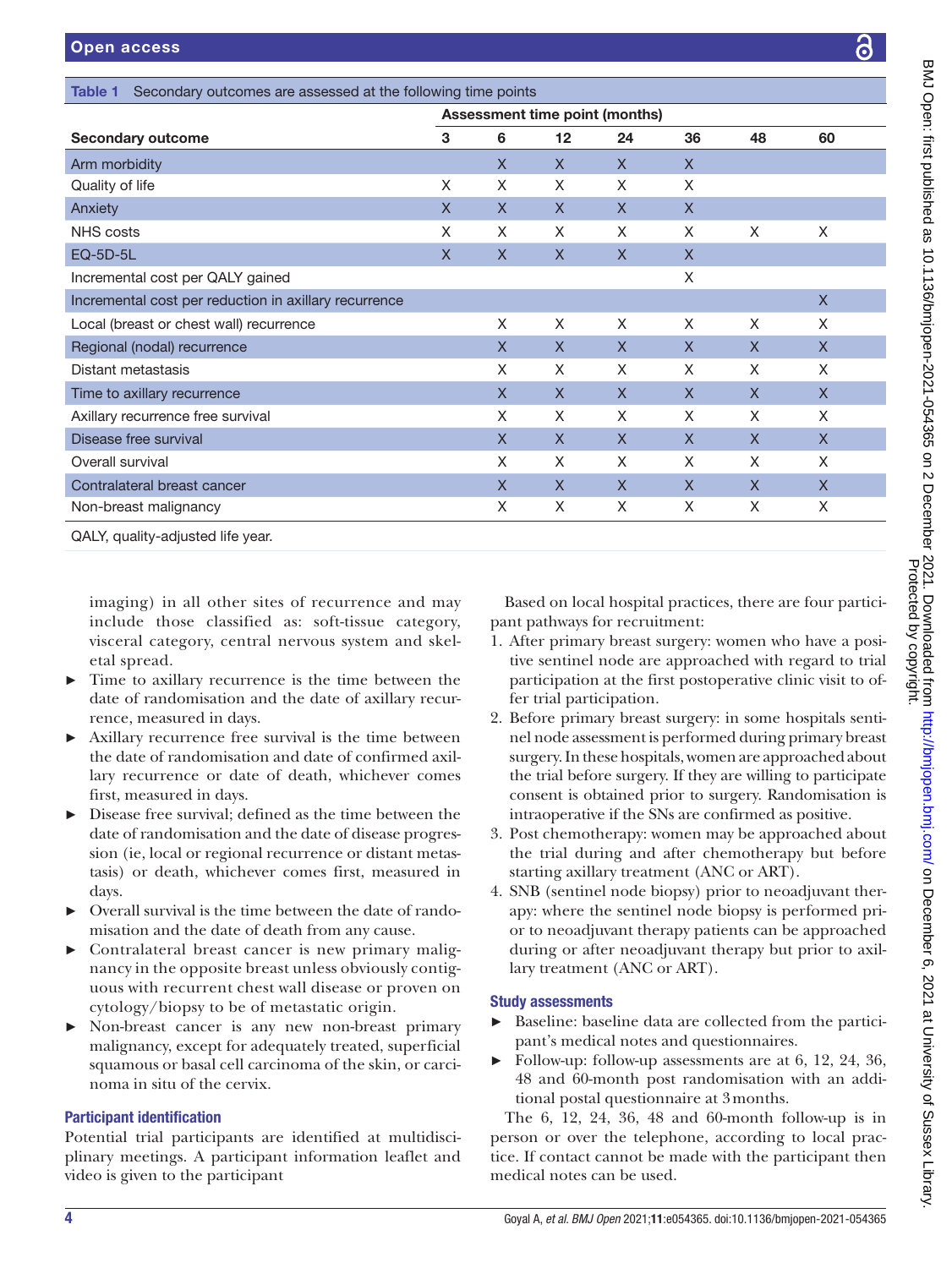#### Data collection

Trial data are entered at site into electronic case report forms (eCRF). Participants are identified only by their unique participant ID number. Access to the database is restricted and secure.

Data from routine medical notes can be used to collect outcomes for those who have been lost to follow-up or no longer wish to attend research visits.

#### Monitoring of quality and safety

Data handling and trial monitoring procedures are detailed in trial-specific data management and trial monitoring plans. Data quality and compliance with the protocol is assessed throughout the trial by central monitoring and site visits where required. The trial will undergo periodic audits by the trial's unit quality assurance team and the trial sponsor.

All reportable Serious Adverse Events are sent directly to the trial's unit and assessed by the Chief Investigator and reported as part of annual reports.

#### **Confidentiality**

Data obtained as a result of this study is considered confidential and confidentiality is ensured by utilising identification code numbers to correspond to treatment data.

#### Flagging with NHS digital

Trial participation ends after 60 months with no further post-trial care (beyond standard practice). However, all women recruited to the study in the UK will be 'flagged' after discharge through the Data Linkage and Extract Service at NHS Digital to maximise outcome data collection and enable long-term follow-up data (greater than 5years) to be reported.

#### **Statistics**

#### Sample size

Among women who have adjuvant therapy plus axillary treatment, 2% have axillary recurrence within 5 years.<sup>[11](#page-8-10)</sup> A total of 1700women is required for analysis (850 in each group) in order to detect a non-inferiority margin of two percentage points for the risk difference using the Miettinen-Nurminen score interval, $12$  with 80% power and 2.5% one-sided alpha. Allowing for up to 10% noncompliance with treatment allocation and non-collection of primary outcome data, the target sample size to be randomised is 1900.

The magnitude of the non-inferiority margin was determined following consultation with relevant breast cancer consumer groups, lay people, breast surgeons and oncologists. There was consensus across all groups that an absolute increase in axillary recurrence of up to 2% is an acceptable trade-off for the increase in arm morbidity associated with axillary treatment.

#### Statistical analysis

Analysis will be at the end of the 5-year follow-up of the last recruited participant. A detailed statistical analysis plan will be developed by the trial statisticians in consultation

with the Trial Management Group, and agreed with the Trial Steering Committee before database lock and unblinding of data.

Descriptive statistics of demographic and clinical measures will be used to assess balance between the randomised arms at baseline. Continuous variables will be summarised in terms of the mean, SD, median, lower and upper quartiles, minimum, maximum and number of observations. Categorical variables will be summarised in terms of frequency counts and percentages.

The primary approach for between-group comparative analyses of primary and secondary endpoints will be per protocol, and we will present point estimates and 95% CIs. Sensitivity analysis where participants are analysed as randomised, regardless of compliance with allocation, will also be conducted for the primary outcome.

The primary analysis will assess whether adjuvant therapy alone is non-inferior to adjuvant therapy plus axillary treatment based on the primary endpoint of axillary recurrence within 5years. The risk difference will be estimated using a mixed effects generalised linear model for binary outcome, with treatment arm and minimisation variables as fixed effects and recruitment site as a random effect. Non-inferiority of adjuvant therapy alone compared with adjuvant therapy plus axillary treatment will be accepted if the upper boundary of the Miettinen-Nurminen two-sided 95% confidence limit for estimated difference in axillary recurrence is no greater than 2%.

We will conduct subgroup analyses of axillary recurrence and arm morbidity by fitting appropriate interaction terms in the regression models, according to the following variables measured at baseline: number of sentinel node macrometastases; age; type of breast surgery; ER status; tumour grade; sentinel node assessment technique; extranodal invasion. We will present subgroup-specific effects and 95% CIs, as well as interactions, 95% CIs and p values. Due to the limited power available to detect all except large interactions, these subgroup analyses will be regarded as exploratory and interpreted with due caution.

Analyses for surgical complications following treatment of ANC will be of a descriptive nature.

#### Economic analysis

The economic evaluation will be carried out from the perspective of the NHS over a 3-year and 5-year time horizon. A 3-year time horizon was adopted for the costutility analysis as it was anticipated, that by 3-years post randomisation, any differences in QoL between the intervention and standard care participants which might have been present earlier will have disappeared. Costs will be based on the costs of the randomised interventions received and on the use of subsequent healthcare and services.

For each participant, all clinical events (1) relevant to management and consequences following the initial sentinel node biopsy (adjuvant therapy alone or adjuvant therapy plus axillary treatment) (2) up to the end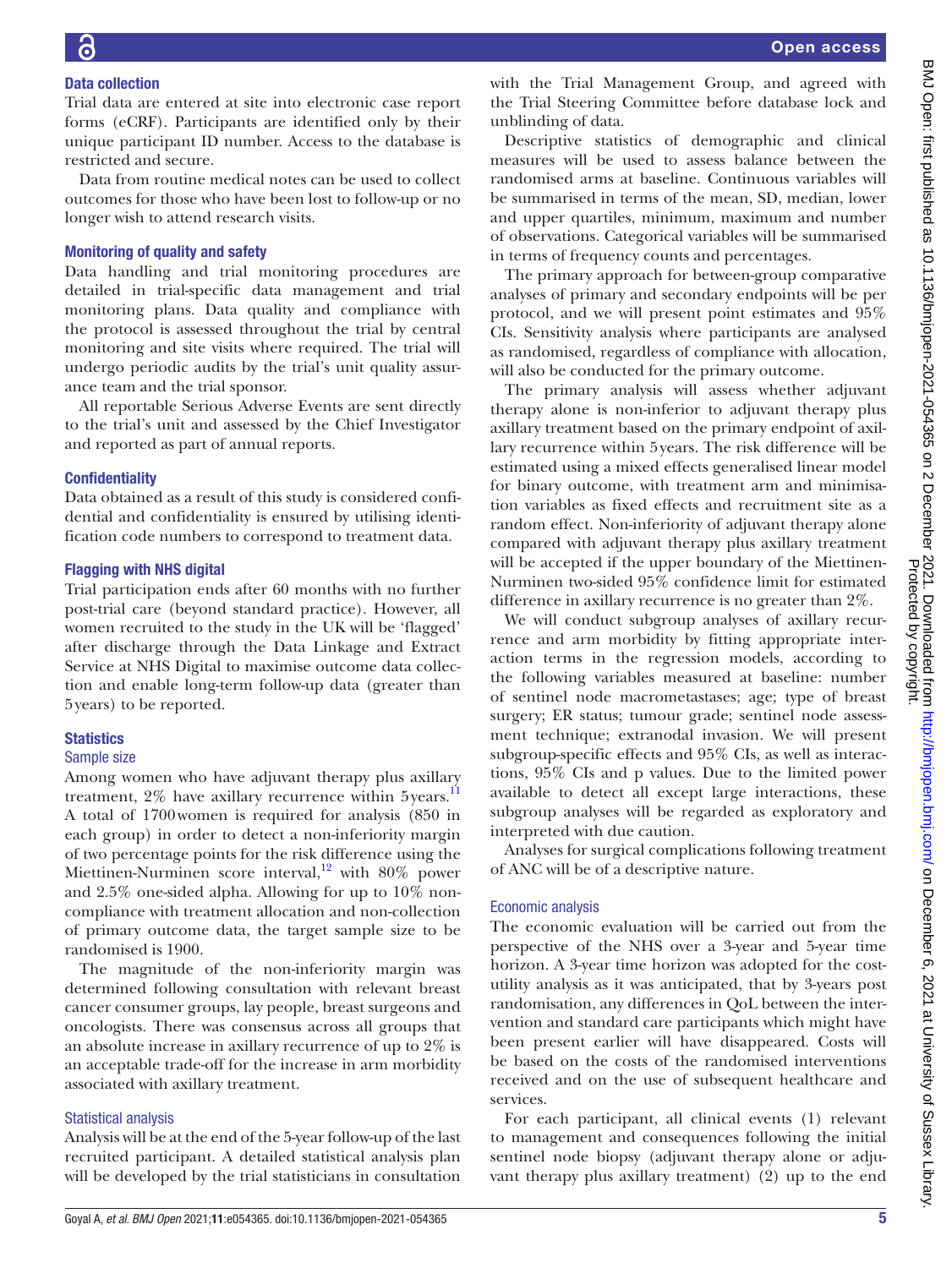of follow-up (3) which occur in the hospital setting, will be recorded. These include primary treatments, readmissions for complications or recurrences and associated adverse events. Events deemed unrelated to the consequences of the sentinel node biopsy or axillary treatment will not be included. In addition to these clinical events, participants will be asked to recall the extent to which they accessed primary care (eg, GP (general practioner) practice visits) or other non-hospital services (eg, physiotherapy visits) for their breast cancer at 6, 12, 24, 36, 48 and 60 months post randomisation. Information relating to healthcare resource use will be collected via the eCRF. Costs will be estimated using routine sources. $1314$  On the basis of each participant's record and the costs collected from routine sources, a total hospital cost and a total nonhospital cost will be derived for each participant for the duration of follow-up. These total costs will be combined to estimate the total cost per participant from which the total average cost per randomised group will be calculated. The breast and sentinel node biopsy procedure, systemic treatment, RT to breast or chest wall will not be included in the determination of costs, because all participants will undergo these treatments.

- 1. Cost-effectiveness analysis based on the incremental cost per reduction in axillary recurrence. Mean costs for each randomised arm will be calculated as will mean axillary recurrence and will be presented as point estimates of mean incremental costs and effects (reduced axillary recurrences) and the incremental cost per reduction in axillary recurrence at 5years post randomisation.
- 2. Cost-utility analysis based on the incremental cost per QALY gained. QALYs will be based on the area under the curve approach<sup>15</sup> using responses to the EQ-5D-5L completed at scheduled time points; baseline, 3, 6, 12, 24, and 36 months post-randomisation. The total average QALYs accruing in the intervention and standard care groups will be analysed for significant differences, following allowances for mortality (if occurring). Both mean cost and QALYs will be presented for each randomised group and incremental mean costs and QALY calculated along with the incremental cost per QALY gained at 3years post randomisation.

Both deterministic and stochastic sensitivity analyses will be used to address any uncertainty in our estimation of costs, effects and cost-effectiveness. Any uncertainty in the results, based on the stochastic sensitivity analyses, will be illustrated using cost-effectiveness planes and costeffectiveness acceptability curves. Costs and effects will be discounted at UK recommended rates $^{16}$  as they are being estimated beyond a 1-year time horizon.

#### Radiotherapy quality assurance

The UK Radiotherapy Trials Quality Assurance (RTTQA) Group will be responsible for implementing and coordinating the radiotherapy quality assurance (RT QA) programme through a named contact for the trial. The

programme includes pre-trial and on-trial activities and is outlined below:

Pretrial QA—prior to site activation

- ► Facility questionnaire—Details of treatment technique, immobilisation, verification and dosimetry will be recorded.
- ► Dummy run—All centres must submit a test participant case to the RTTQA group, for review, demonstrating planned RT treatment to the breast/chest wall, axilla and supraclavicular fossa. The outlining, planning and treatment of this participant case should reflect how the centre intends to plan and treat all participants recruited to POSNOC.

On-trial QA—Ongoing QA during trial recruitment

- Retrospective individual case reviews —All centres must export RT plan data to the RTTQA Group for their first ten participants. Data will include participant history, CT data, structure set, plan and dose files. The retrospective review process should include at least three plans with RT to the nodal region.
- ► Ongoing data collection—RT data related to the RT QA programme will be collected and stored by the RTTQA Group for all participants, regardless of study allocation. A random sample of plans will be reviewed from each site during the trial recruitment period.

The sites will be required to adhere to the POSNOC RT planning and delivery guidelines when treating participants in the study. The RTTQA Group will promote and monitor compliance to the guidelines for the duration of trial recruitment by systematically reviewing a sample of RT plans submitted by centres. RT guideline deviations, noncompliance or areas of concern will be recorded and if required, discussed with the TMG and individual centres.

#### Patient and public involvement

As part of the development of the project and protocol, women from the Derby Breast Cancer Support Group, Bosom Buddies (Guildford Breast Cancer Support Group) and Independent Cancer Patients' Voice (ICPV) have commented at all stages on the design and acceptability of the study. The Breast Cancer Care and Lymphoedema Support Network have had the opportunity to contribute to this protocol.

ICPV is an independent patient advocate group [\(http://independentcancerpatientsvoice.org.uk/](http://independentcancerpatientsvoice.org.uk/)). Two members of ICPV will provide a patient perspective throughout the duration of the study.

#### Ethics and dissemination

The study has been approved by the National Research Ethics Service Committee East Midlands—Nottingham 2 (REC reference: 13/EM/0459).

The dissemination of the study results will be via a study report and research papers for publication in peer-reviewed journals, and presentation at relevant conferences. Reporting will be in compliance with Consolidated Standards of Reporting Trials recommendations.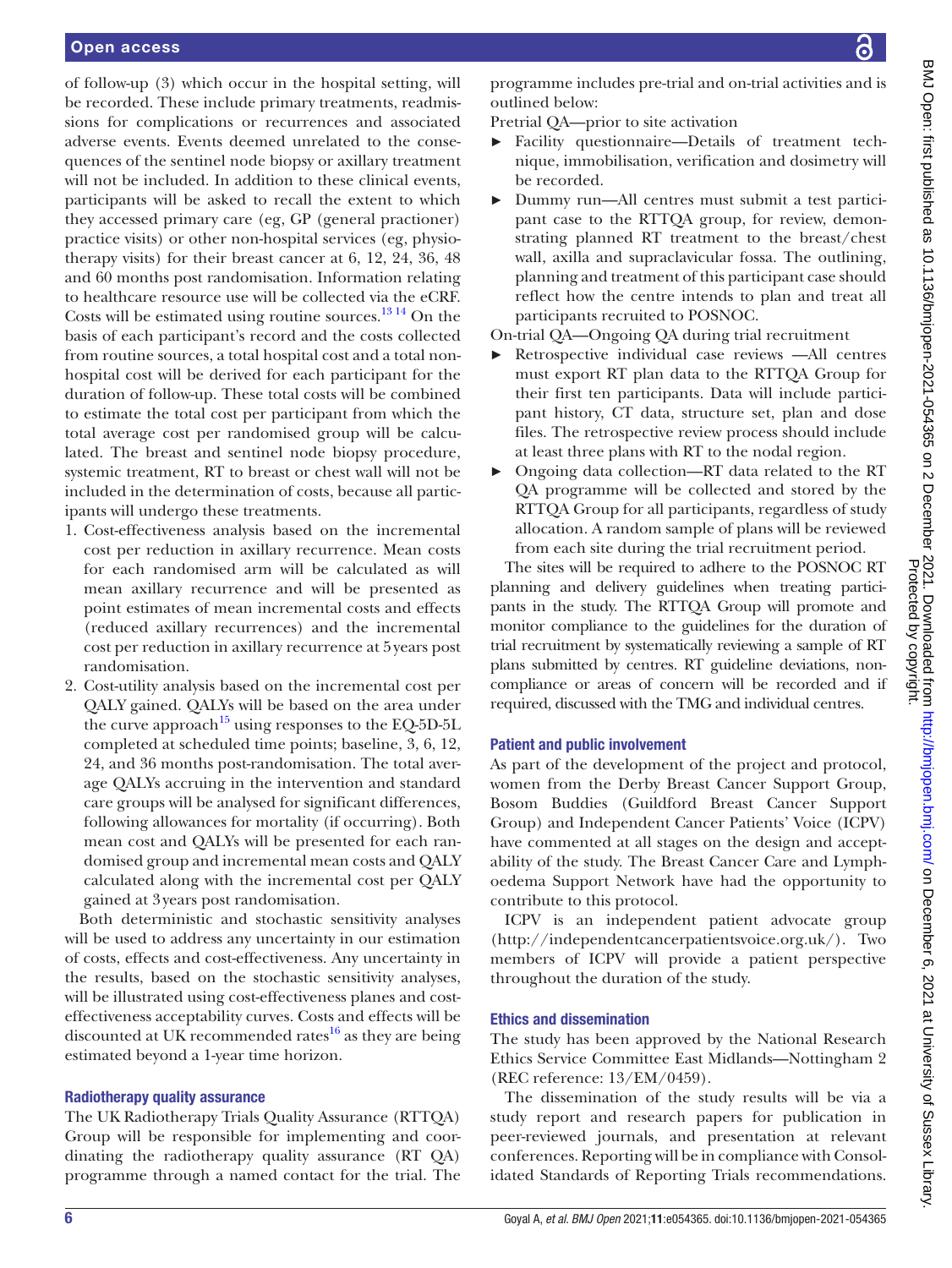Publication of the results will be based on outcomes at 5years following the last recruited participant.

A summary of the results will be made available to participants through a newsletter (unless they state they do not wish to receive this), and will also be publicised through ICPV, Cancer Research UK, Breast Cancer Now and Lymphoedema Support Network.

#### Author affiliations

<sup>1</sup>Department of Surgery, University Hospitals of Derby and Burton NHS Foundation Trust, Derby, UK

<sup>2</sup>Department of Surgery, The University of Melbourne, Melbourne, Victoria, Australia <sup>3</sup>Breast Cancer Trials, Newcastle, New South Wales, Australia

4 Sussex Health Outcomes Research & Education in Cancer (SHORE-C), Brighton & Sussex Medical School, University of Sussex, Brighton, UK

<sup>5</sup>Nottingham Clinical Trials Unit, University of Nottingham, Nottingham, UK 6 Brighton and Sussex Medical School, Brighton, UK

<sup>7</sup>Nuffield Department of Population Health, Oxford University, Oxford, UK <sup>8</sup>Department of Oncology and Metabolism, Weston Park Hospital, Sheffield, UK <sup>9</sup>Research and Development, University Hospitals of Derby and Burton NHS Foundation Trust, Derby, UK

<sup>10</sup>Department of Primary Care and Public Health, Cardiff University, Cardiff, UK

<sup>11</sup>School of Economics, University of Nottingham, Nottingham, UK

<sup>12</sup>Lymphoedema Department, University Hospitals of Derby and Burton NHS Foundation Trust, Derby, UK

<sup>13</sup>School of Medicine, University of Nottingham, Nottingham, UK

14Patient Advocate, Independent Cancer Patients' Voice, London, UK

<sup>15</sup> Health Economics Group, Population Health Sciences Institute, Newcastle University, Newcastle upon Tyne, UK

<sup>16</sup>National Radiotherapy Trials Quality Assurance Group, Mount Vernon Cancer Centre, Northwood, UK

Twitter Amit Goyal [@\\_amit\\_goyal](https://twitter.com/_amit_goyal) and Rachel Helen Haines [@racheltoutcourt](https://twitter.com/racheltoutcourt)

Acknowledgements We thank the patients who are participating in this trial, and staff at the participating centres and the independent data monitoring committee and trial steering committee for overseeing the trial.

POSNOC Trialists POSNOC Trial Management Group: Trial Management Group members: Amit Goyal (Chief Investigator and Chair), Shabina Sadiq, Mickey Lewis, Rachel Haines, Alan Montgomery, Wei Tan, G Bruce Mann, Kathryn Monson, Valerie Jenkins, Patricia Fairbrother, David Dodwell, Tara Homer, Heath Badger, Zohal Nabi, Romaana Mir, Elizabeth Miles, Luke Vale, Malcolm W Reed, Lesley Fallowfield, Robert Coleman, Vaughan Keeley, Ian Ellis, Daniel Davis, Teresa Grieve (past members: Lelia Duley, Diane Whitham, Margaret Childs, Apostolos Fakis, Robert G Newcombe, David Whynes, Eleanor Mitchell, Rebecca Haydock, Clare Brittain, Clare Upton, Sarah Craig). Nottingham Clinical Trials Unit staff: Alan Montgomery, Rachel Haines, Shabina Sadiq, Wei Tan, Mickey Lewis, Aisha Shafayat, Charlotte Gidman, Mara Ozolins, Lelia Duley, Diane Whitham, Margaret Childs, Eleanor Mitchell, Rebecca Haydock, Clare Brittain, Clare Upton, Sarah Craig. Patient Reported Outcomes staff (Sussex Health Outcomes Research & Education in Cancer (SHORE-C)): Kathryn Monson, Valerie Jenkins, Lesley Fallowfield. Health Economics staff (Newcastle University): Tara Homer, Luke Vale (past staff: Laura Ternent). Breast Cancer Trials Australia and New Zealand staff: Heath Badger, Bruce Mann, Nicole Francis, Flonda Probert, Lisa Paksec, Rose Lucas (past staff: Annette Dempsey, Rochelle Thornton). Radiotherapy Quality Assurance team: Daniel Megias, Zohal Nabi, Preetinder Singh, Andrei Caraman, Elizabeth Miles, Romaana Mir, Roeum Butt, Hannah Price. Independent Trial Steering Committee members: Alastair Thompson (Chair), Peter Barrett Lee, Julie Wolfarth, Ian White, Nisha Sharma, Alistair Ring, Ramsey Cutress (past members: April Matthews).Independent Data Monitoring Committee members: Judith Bliss (chair), Daniel Rea, Peter Dubsky

Contributors Conceptualisation and writing original protocol: AG conceived the study and prepared the first draft of the original protocol. Funding acquisition (UK and ANZ): AG, GBM, LF, LD, MR, DD, REC, AF, RN, VJ, DW, MC, DW, VK, IE, PF. Trial design and methodology: all authors contributed to study design and methodology (AG, GBM, LF, LD, MR, DD, REC, AF, RN, VJ, DW, MC, DW, VK, IE, PF, SS, KM, AM, WT, LV, TH, HB, RHH, ML, DM, ZN, PS, AC, EM). Statistics: AF, RN, AM, WT. Review and editing: all authors read, critically revised and approved the manuscript before submission (AG, GBM, LF, LD, MR, DD, REC, AF, RN, VJ, DW, MC, DW, VK, IE, PF, SS, KM, AM, WT, LV, TH, HB, RHH, ML, DM, ZN, PS, AC, EM). Radiotherapy QA: DD, DM,

ZN, PS, AC, EM. Trial management and co-ordination: all authors are current or past TMG members and contributed to trial management and co-ordination (AG, GBM, LF, LD, MR, DD, REC, AF, RN, VJ, DW, MC, DW, VK, IE, PF, SS, KM, AM, WT, LV, TH, HB, RHH, ML, DM, ZN, PS, AC, EM).

Funding The trial is sponsored by the University Hospitals of Derby and Burton NHS Foundation Trust (uhdb.sponsor@nhs.net). Sponsor staff - Daniel Davis, Joanne Thornhill, Anne Shaw, Amy Farmer, Teresa Grieve. This project is funded by the National Institute for Health Research Health Technology Assessment Programme (project number 12/35/17). Australian and New Zealand participation is funded by National Health and Medical Research Council (NHMRC) (project grant 1083172).

Disclaimer The views expressed are those of the authors and not necessarily those of the Health Technology Assessment Programme, NIHR, NHS or the Department of Health and Social Care.

Competing interests LV was a member of the NIHR Health Technology Assessment Programme, Clinical Trials and Evaluation Panel from 2014 to 2018.

Patient and public involvement Patients and/or the public were involved in the design, or conduct, or reporting, or dissemination plans of this research. Refer to the Methods section for further details.

Patient consent for publication Not applicable.

Provenance and peer review Not commissioned; externally peer reviewed.

Open access This is an open access article distributed in accordance with the Creative Commons Attribution 4.0 Unported (CC BY 4.0) license, which permits others to copy, redistribute, remix, transform and build upon this work for any purpose, provided the original work is properly cited, a link to the licence is given, and indication of whether changes were made. See: [https://creativecommons.org/](https://creativecommons.org/licenses/by/4.0/) [licenses/by/4.0/](https://creativecommons.org/licenses/by/4.0/).

#### ORCID iDs

Amit Goyal <http://orcid.org/0000-0002-2381-8337> Rachel Helen Haines<http://orcid.org/0000-0001-7924-0602>

#### **REFERENCES**

- <span id="page-8-0"></span>1 Buchholz TA, Tucker SL, Erwin J, *et al*. Impact of systemic treatment on local control for patients with lymph node-negative breast cancer treated with breast-conservation therapy. *[J Clin Oncol](http://dx.doi.org/10.1200/JCO.2001.19.8.2240)* 2001;19:2240–6.
- <span id="page-8-1"></span>2 Mansel RE, MacNeill F, Horgan K, *et al*. Results of a national training programme in sentinel lymph node biopsy for breast cancer. *[Br J](http://dx.doi.org/10.1002/bjs.9058)  [Surg](http://dx.doi.org/10.1002/bjs.9058)* 2013;100:654–61.
- <span id="page-8-2"></span>3 Khonji NI, Edwards R, Sweetland HM, *et al*. Incidence of nodes in completion mastectomy specimens following breast conservation and axillary clearance. *[Br J Surg](http://dx.doi.org/10.1046/j.1365-2168.2002.02203.x)* 2002;89:1294–5.
- <span id="page-8-3"></span>4 Giuliano AE, McCall L, Beitsch P, *et al*. Locoregional recurrence after sentinel lymph node dissection with or without axillary dissection in patients with sentinel lymph node metastases: the American College of surgeons Oncology Group Z0011 randomized trial. *[Ann Surg](http://dx.doi.org/10.1097/SLA.0b013e3181f08f32)* 2010;252:426–32.
- <span id="page-8-4"></span>5 Azghadi S, Daly M, Mayadev J. Practice patterns of radiation field design for sentinel lymph node-positive early-stage breast cancer. *[Clin Breast Cancer](http://dx.doi.org/10.1016/j.clbc.2016.05.009)* 2016;16:410–7.
- <span id="page-8-5"></span>6 Donker M, van Tienhoven G, Straver ME, *et al*. Radiotherapy or surgery of the axilla after a positive sentinel node in breast cancer (EORTC 10981-22023 AMAROS): a randomised, multicentre, openlabel, phase 3 non-inferiority trial. *[Lancet Oncol](http://dx.doi.org/10.1016/S1470-2045(14)70460-7)* 2014;15:1303–10.
- <span id="page-8-6"></span>7 Armer JM, Radina ME, Porock D, *et al*. Predicting breast cancerrelated lymphedema using self-reported symptoms. *[Nurs Res](http://dx.doi.org/10.1097/00006199-200311000-00004)* 2003;52:370–9.
- <span id="page-8-7"></span>8 Kennedy CA, Beaton DE, Smith P, *et al*. Measurement properties of the QuickDASH (disabilities of the arm, shoulder and hand) outcome measure and cross-cultural adaptations of the QuickDASH: a systematic review. *[Qual Life Res](http://dx.doi.org/10.1007/s11136-013-0362-4)* 2013;22:2509–47.
- <span id="page-8-8"></span>9 Coster S, Poole K, Fallowfield LJ. The validation of a quality of life scale to assess the impact of arm morbidity in breast cancer patients post-operatively. *[Breast Cancer Res Treat](http://dx.doi.org/10.1023/A:1012278023233)* 2001;68:273–82.
- <span id="page-8-9"></span>10 Spielberger C. *The manual for the State-Trait inventory*. Palo Alto, CA: Consulting Psychologists Press Inc, 1983.
- <span id="page-8-10"></span>11 Sanghani M, Balk EM, Cady B. Impact of axillary lymph node dissection on breast cancer outcome in clinically node negative patients: a systematic review and meta-analysis. *[Cancer](http://dx.doi.org/10.1002/cncr.24174)* 2009;115:1613–20.
- <span id="page-8-11"></span>12 Miettinen O, Nurminen M. Comparative analysis of two rates. *[Stat](http://dx.doi.org/10.1002/sim.4780040211)  [Med](http://dx.doi.org/10.1002/sim.4780040211)* 1985;4:213–26.